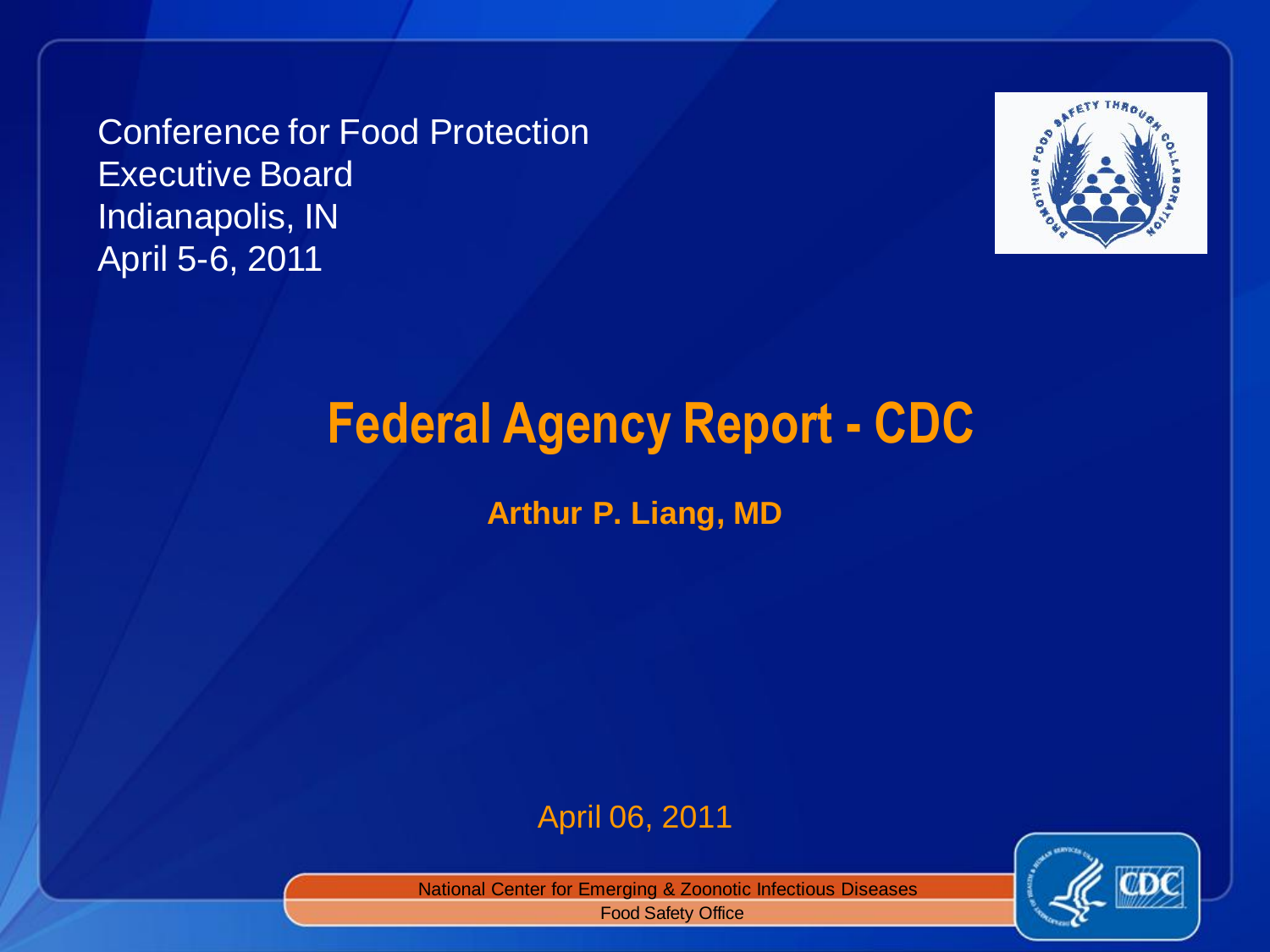## CDC & Food Safety Modernization Act

Section 204 – Support FDA's development of list of "High Risk" foods

Section 205 – Surveillance: CDC, must enhance foodborne illness surveillance systems

- Coordinate Federal, state, local systems, including complaints
- Facilitate information sharing & access
- Outbreak: Improve vehicle implication by gather better exposure data
- Establish a diverse advisory group

•

• Assess & build state/local surveillance capacity

Section 210 – CDC shall designate 5 Integrated Food Safety Centers of Excellence to serve as resources to respond to foodborne illness outbreaks.

• State health department & academic center with knowledge, expertise, & meaningful experience with regional or national food production, processing, & distribution, as well as leadership in the laboratory, epidemiological, & environmental detection & investigation of foodborne illness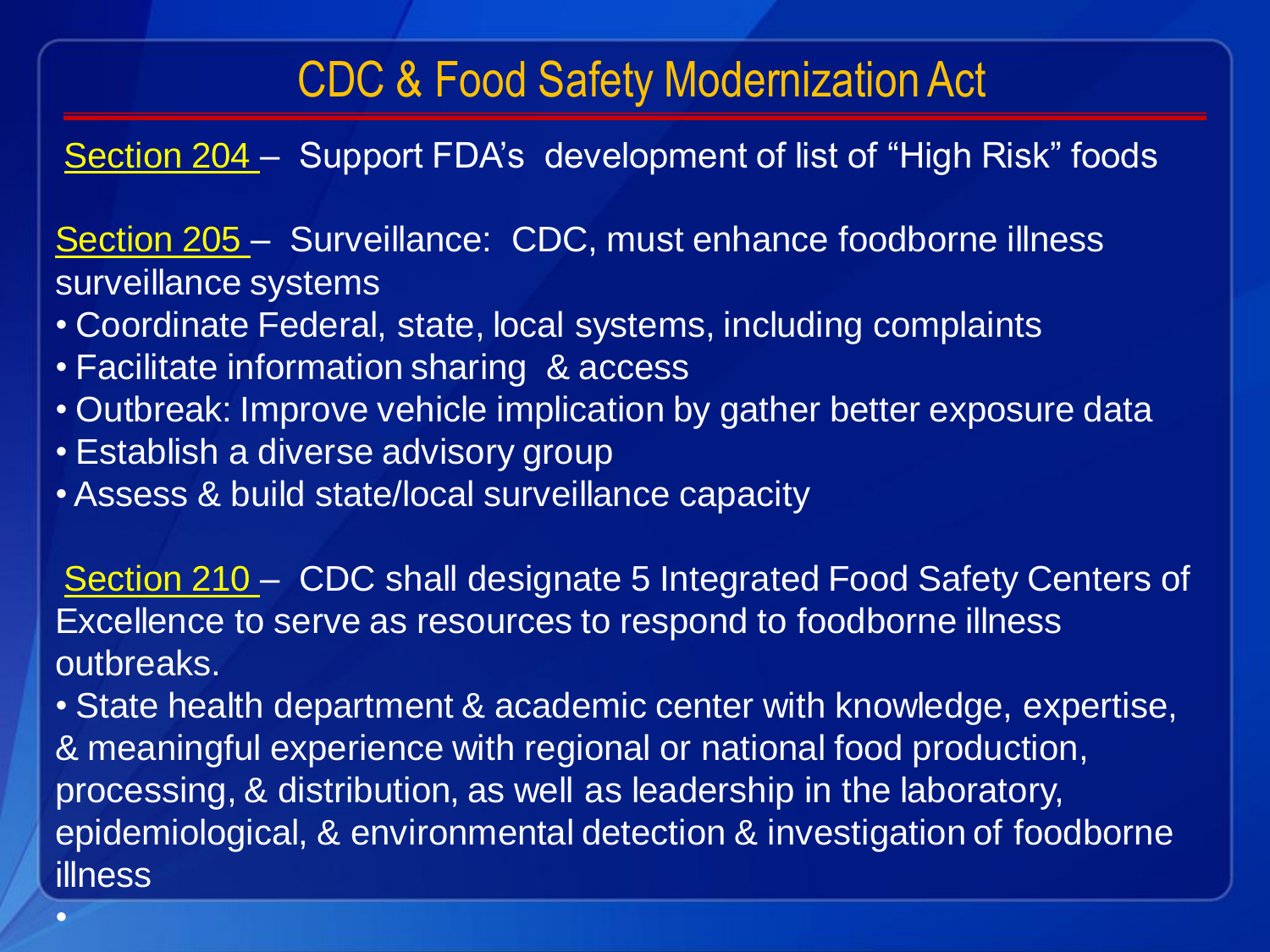#### Updated Norovirus Outbreak Management & Disease Prevention Guidelines MMWR Recommendations & Reports , March 4, 2011



Morbidity and Mortality Wookly Report March 4, 2011

#### **Updated Norovirus Outbreak Management** and Disease Prevention Guidelines





U.S. Department of Health and Human Services Centers for Disease Control and Prevention

#### **CONTENTS**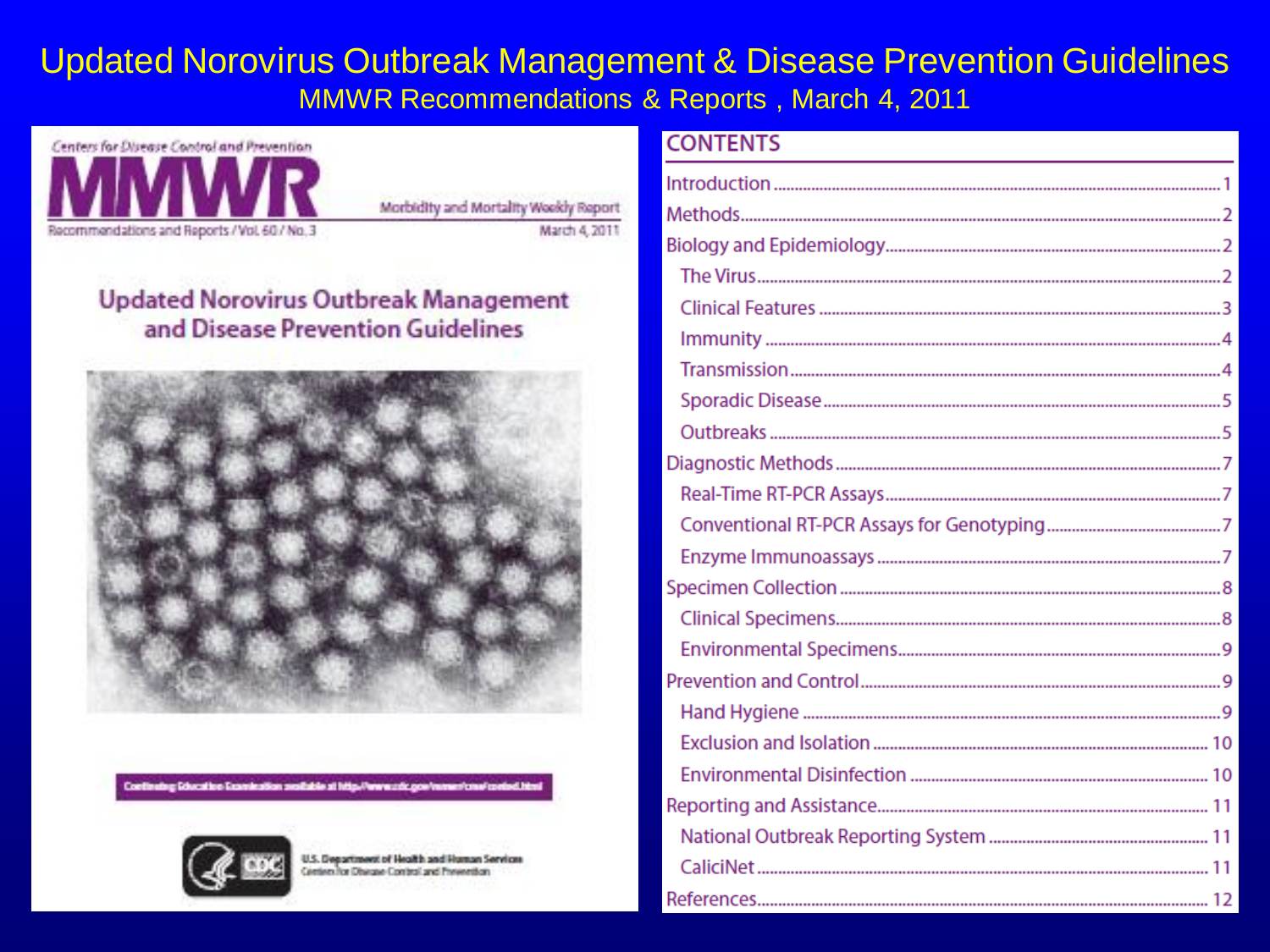### **0utbreak detection & response in action Outbreak sentinel sites**

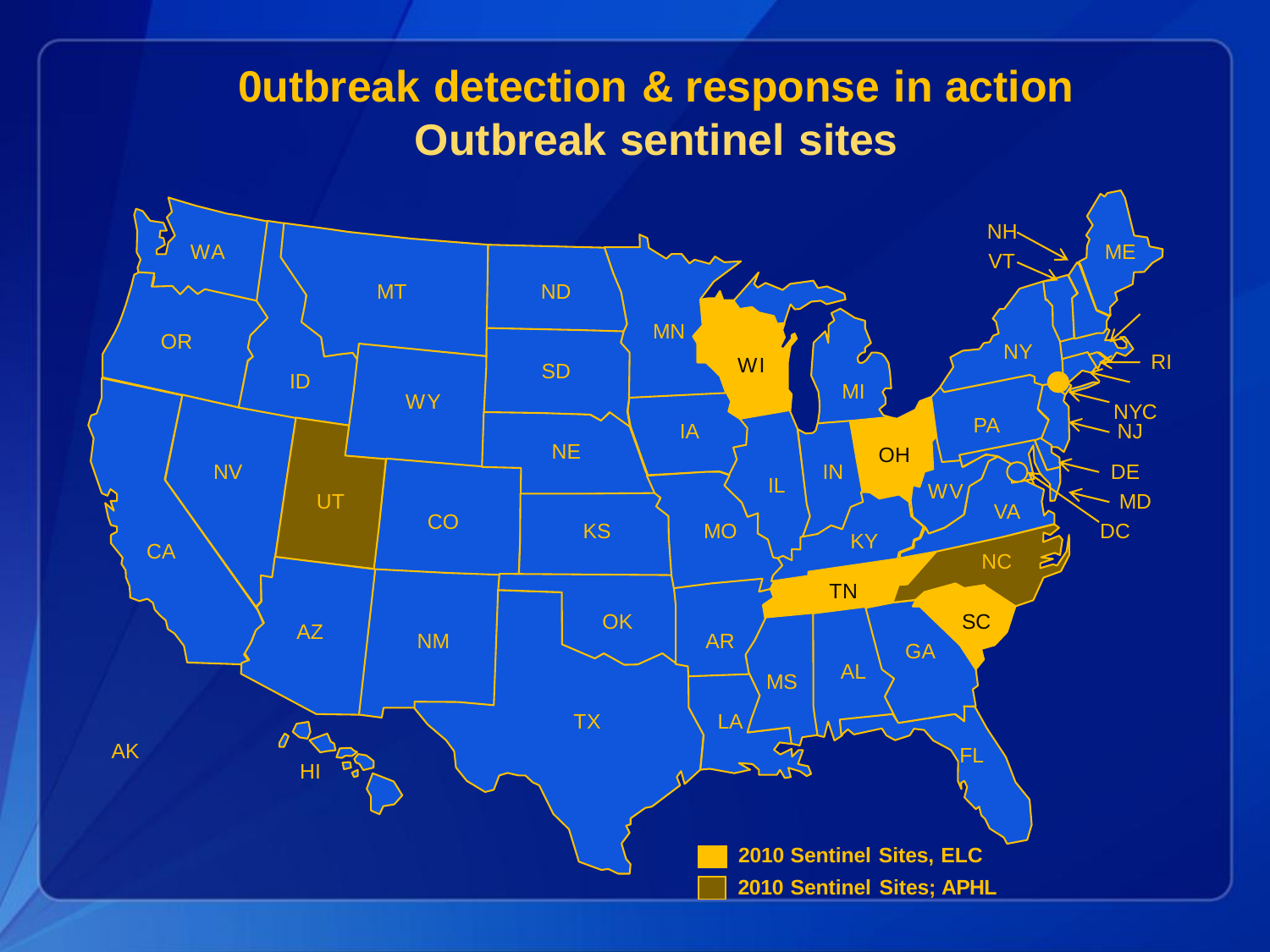

**Decrease time to identify how & where contamination occurred**

**3 Core Areas\***

**Enhancement of public health laboratory surveillance**

**Epidemiological interviews & investigations**

**Environmental health assessments**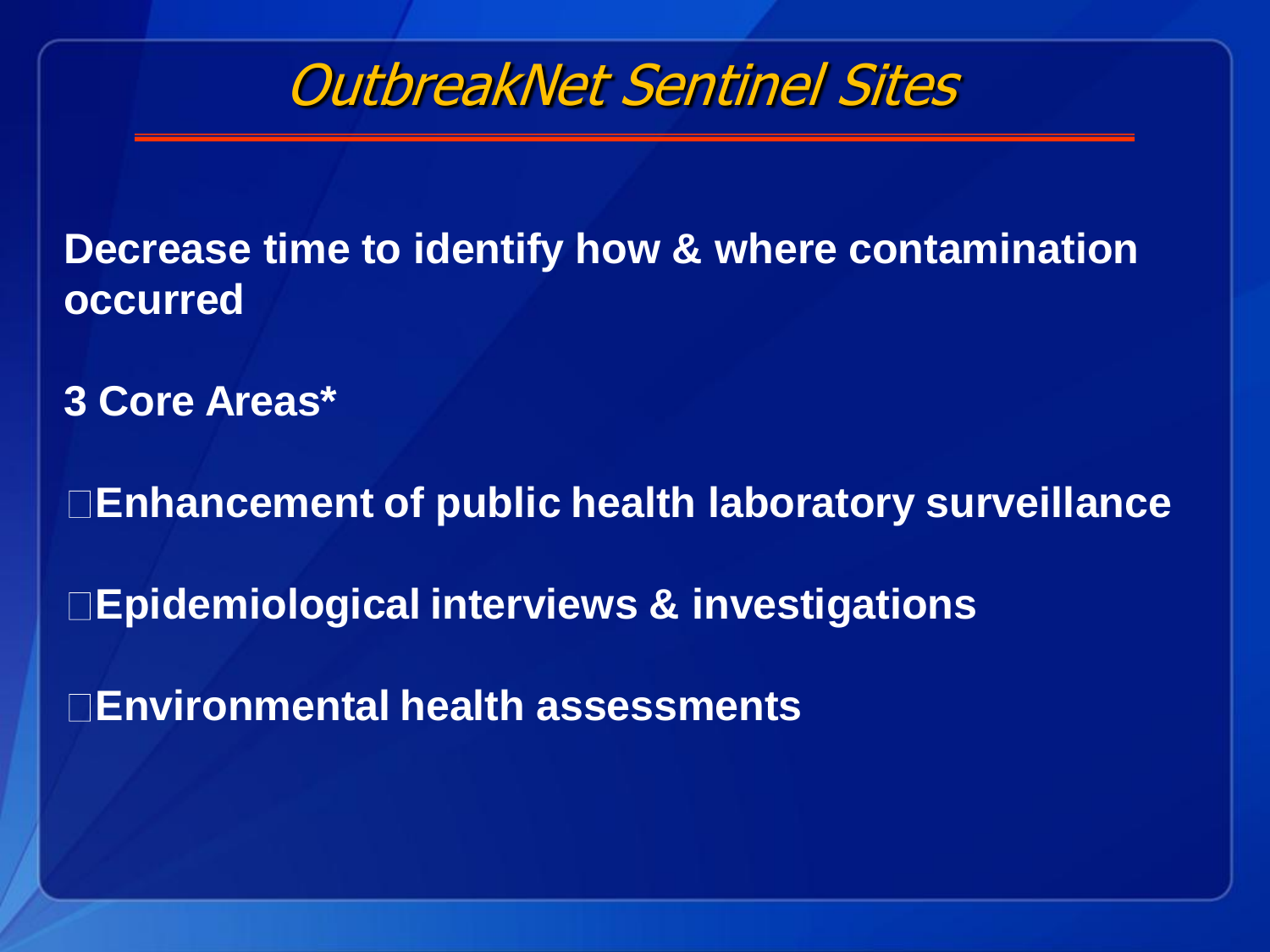

**Decrease time to identify how & where contamination occurred**

**Successes –NYC example\***

•**Salmonella cases interviewed: 7% pre; 82% post** 

•**Complete demographic/clinical data: 43% pre; 88% post**

•**Decrease of 19 days (median) from diagnosis to interview date**

**30 days pre; 11 days post**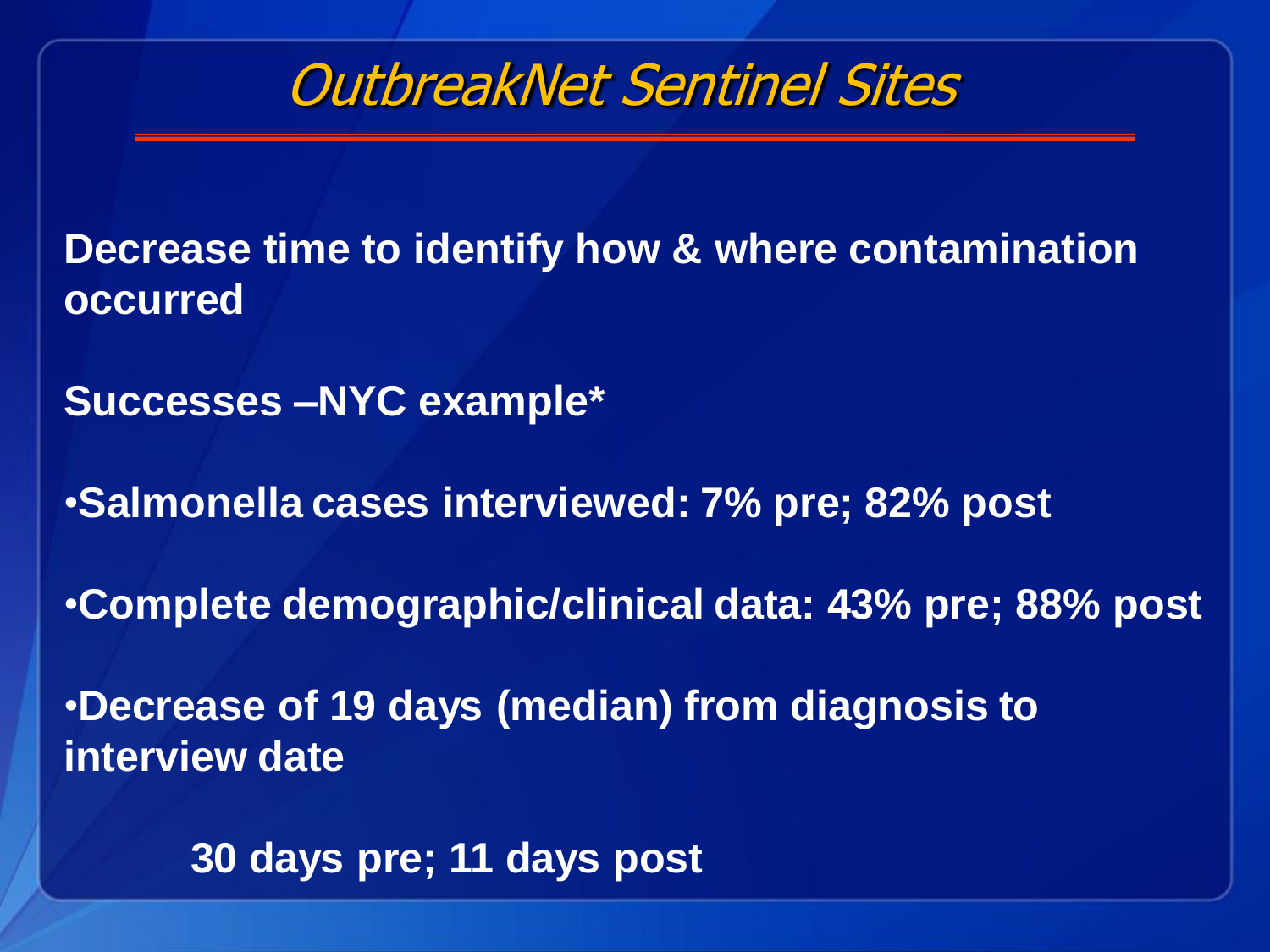## **Council to Improve Foodborne Outbreak Response**

- Guidelines Toolkit, Feb 2011
- CSTE funding 19 sites: 14 states, 2 county/regional areas, & 3 cities. (\$7,500 / site) for training & using toolkit by May 31.
- Each site will complete an evaluation form & a summary report.



www.cste.org/dnn/ProgramsandActivities/InfectiousDiseases/CIFORToolkitandGuidelines/tabid/207/Default.aspx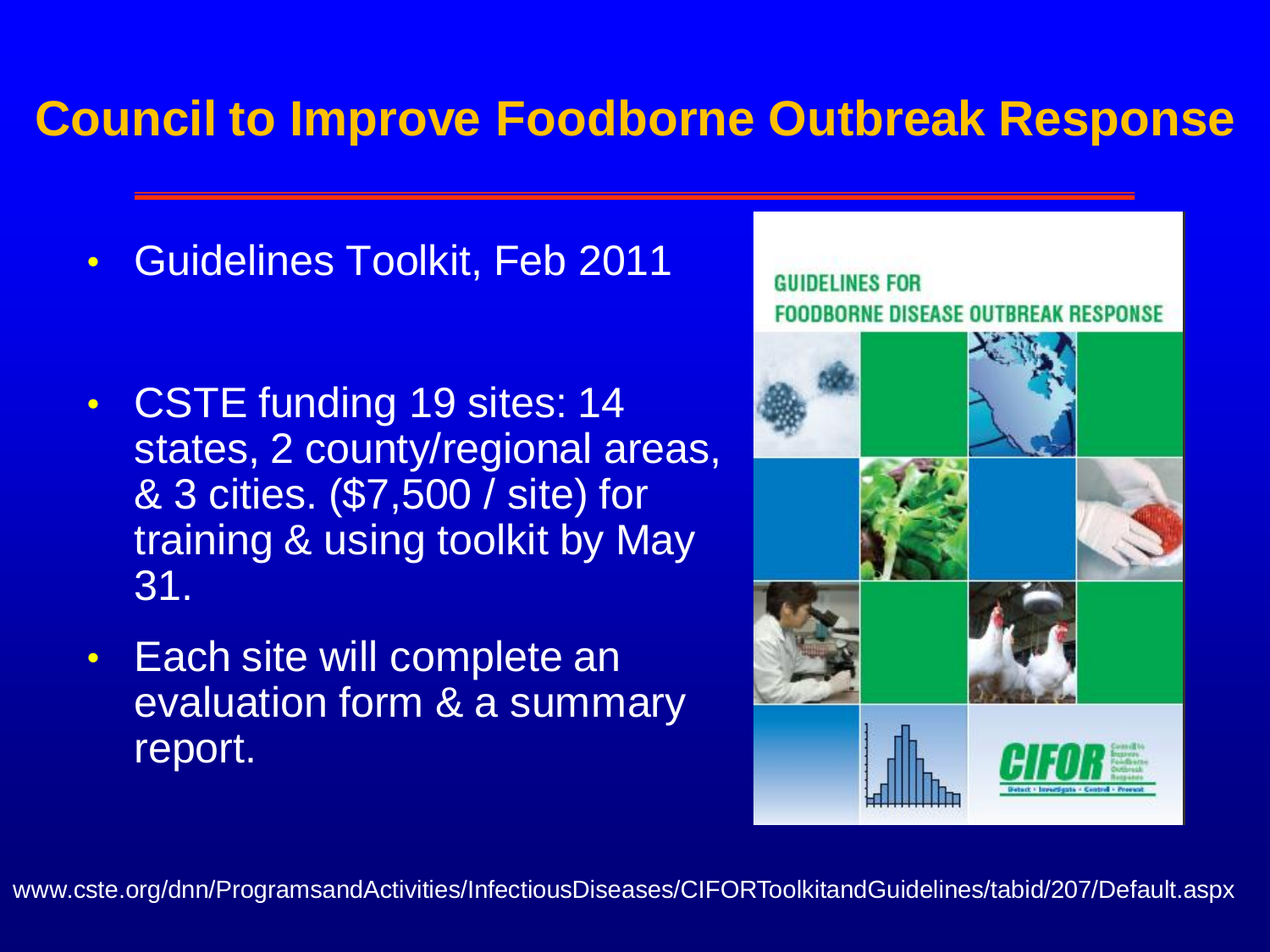# CDC's Vessel Sanitation Program

- Proposed new Operations Manual & Construction Manuals posted for public review & comment.
- Details may be found at: www.cdc.gov/nceh/vsp/operationsmanual/revisions.htm
- Updated food provisions incorporate latest Food Code edition.
- The cruise industry is having a new growth phase. Approximately 29 new & larger cruise ships being built with US ports of call in possible itineraries.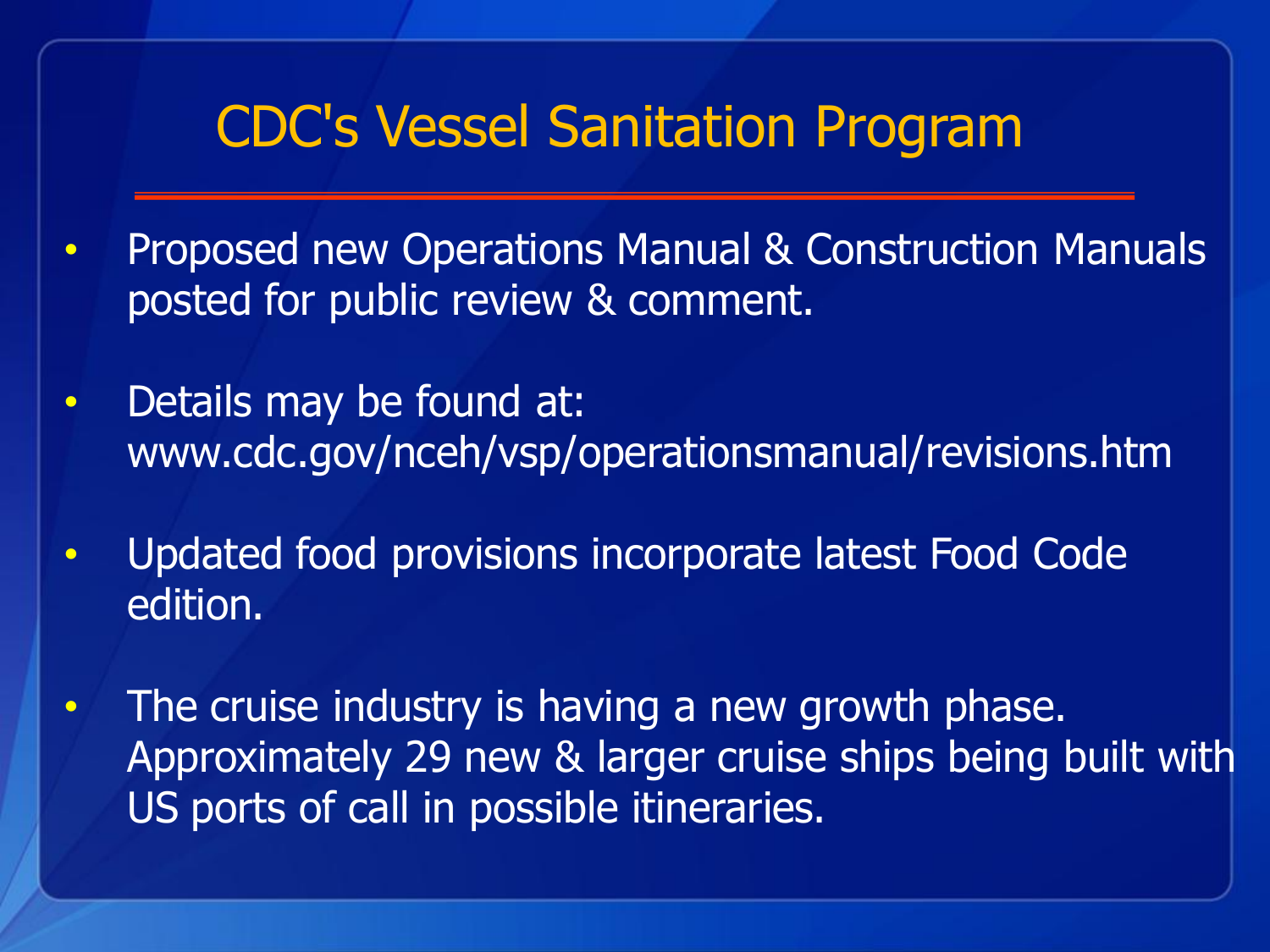## Environmental Public Health Online Courses (EPHOC)

- 14 free online courses are now available for training new hire EH staff & those preparing for REHS exam.
- Subject matter experts provide over 45 hours of training in this series of comprehensive integrated courses.
- A fifteenth course, Institutional EH, taught by Dr. Bailus Walker, Jasen Kunz, Vince Radke & Leon Vinci is in final production.
- More info at

www.cdc.gov/nceh/ehs/Workforce\_Development/EPHOC.htm .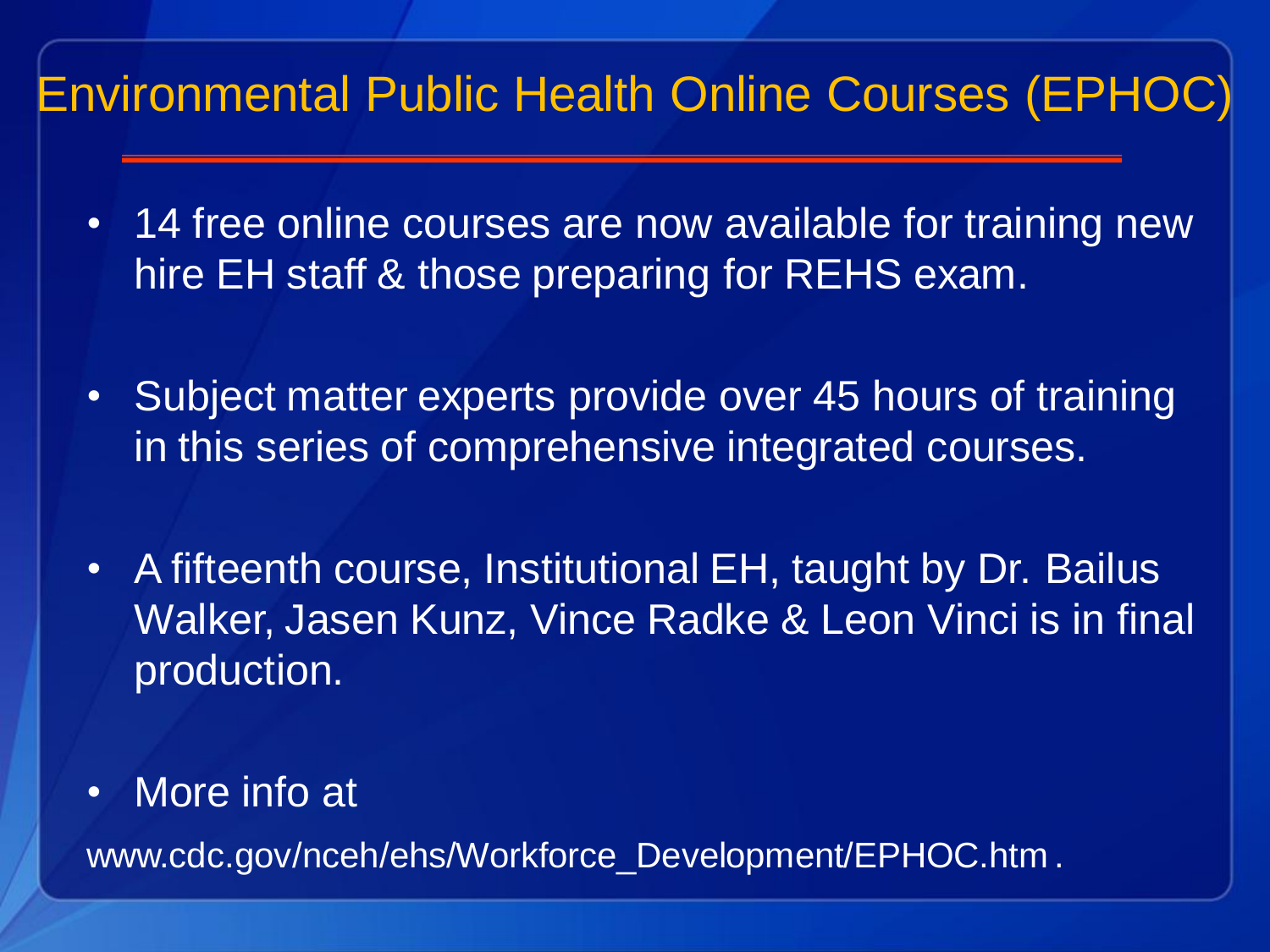## E-LEARNING: Outbreak Environmental Assessment

- Foundational Skills completed.
- Virtual Field Training unfunded.
- More info:

Carol Selman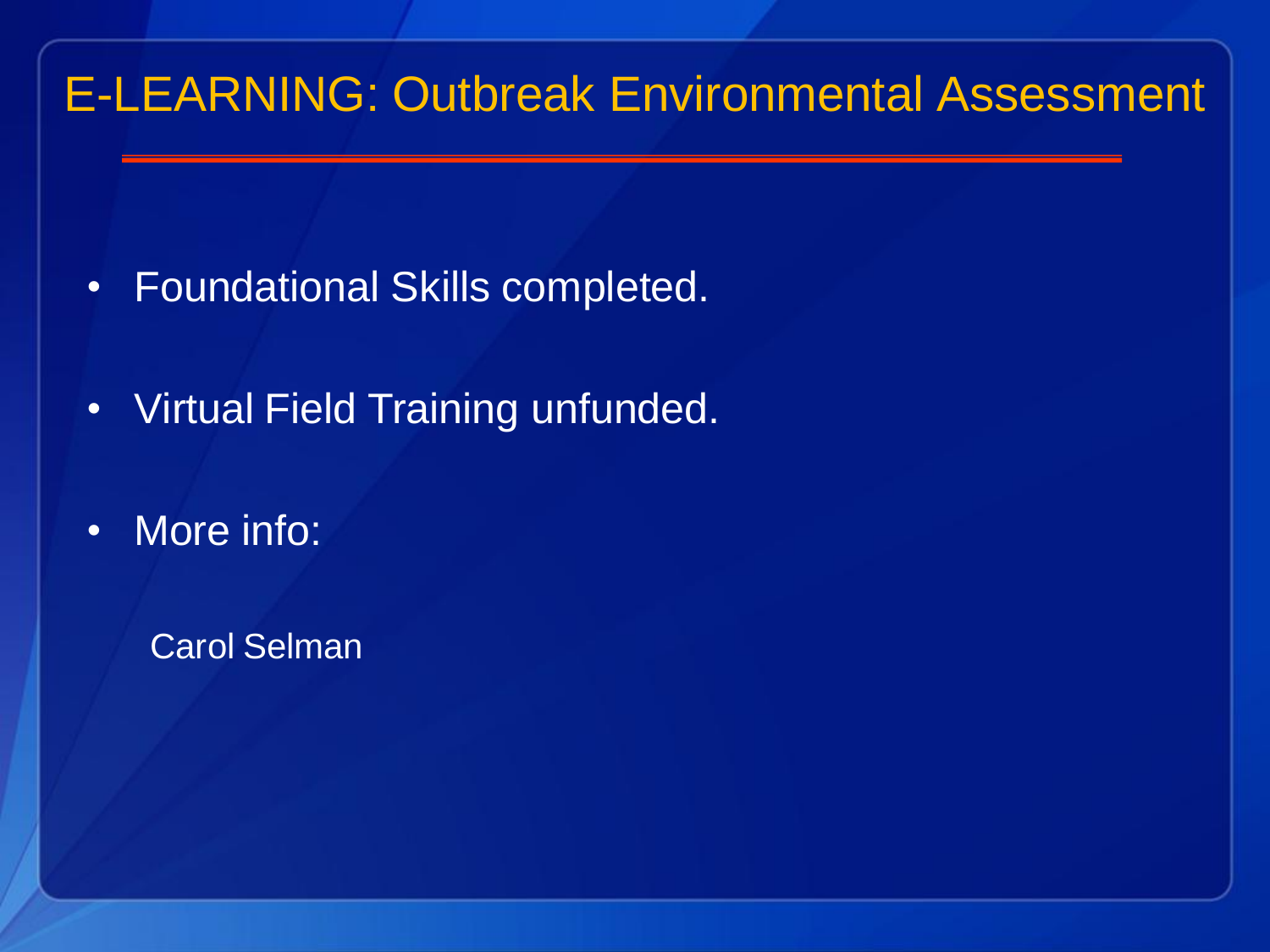#### Water Interruptions & Environmental Public Health Preparedness

- *Community Health Impact of Extended Loss of Water Service — Alabama, January 2010 (Feb 18, 2011 MMWR)*
- See how community health was impacted & preparedness issues were addressed by food operations, & others in two Alabama communities without water for about two weeks http://www.cdc.gov/mmwr/pdf/wk/mm6006.pdf .
- *When Every Drop Counts* is a great guide for public health professionals to see how your community including its food operations are ready for the coming drought http://www.cdc.gov/nceh/ehs/Docs/Factsheets/Drought\_FS.pdf .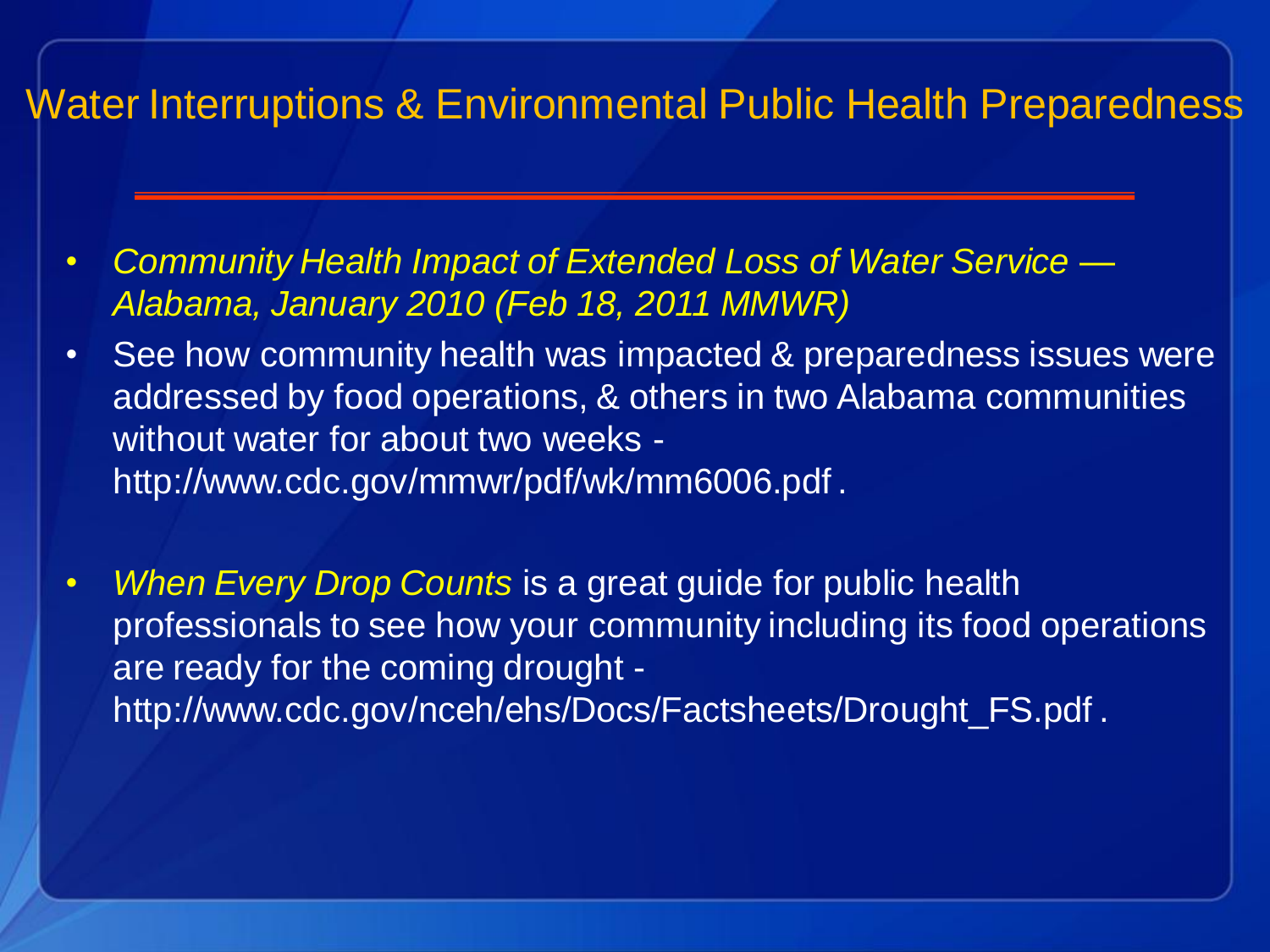# Model Aquatic Health Code (MAHC)

- 1. Model on Food Code
- 2. being developed with a Conference for Food Protection-like process is publishing draft modules for public review & comment.
- 3. More information is available is at:

http://www.cdc.gov/healthyswimming/MAHC/model\_code.htm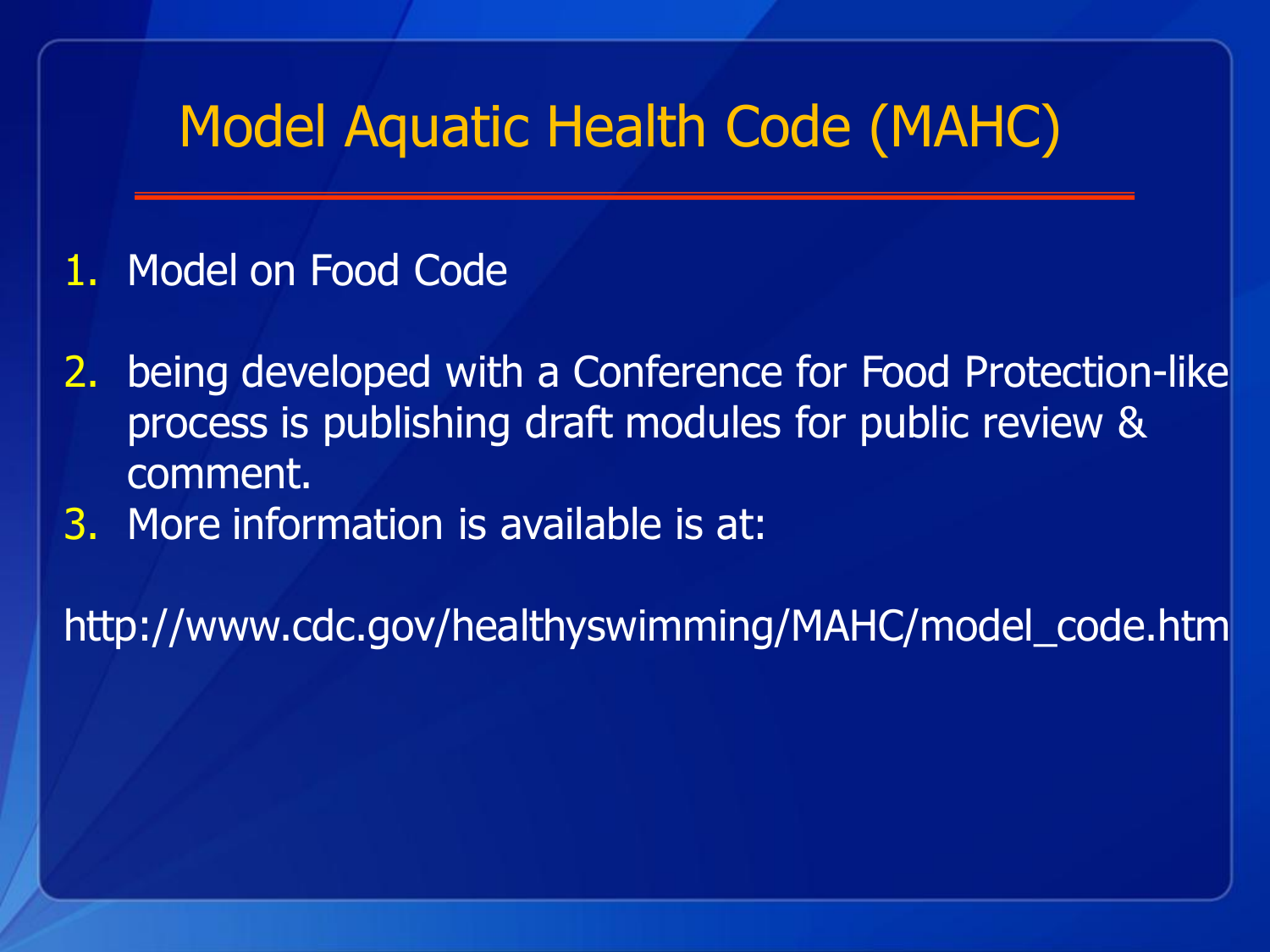

- 1. Dale Morse, M.D., M.S., Senior Advisor, Division of Foodborne, Waterborne, & Environmental Diseases (DFWED) & FSMA Lead, National Center for Emerging & Zoonotic Infectious Diseases (NCEZID).
- 2. CAPT Charles Otto, Deputy Chief, CDC Vessel Sanitation Program,